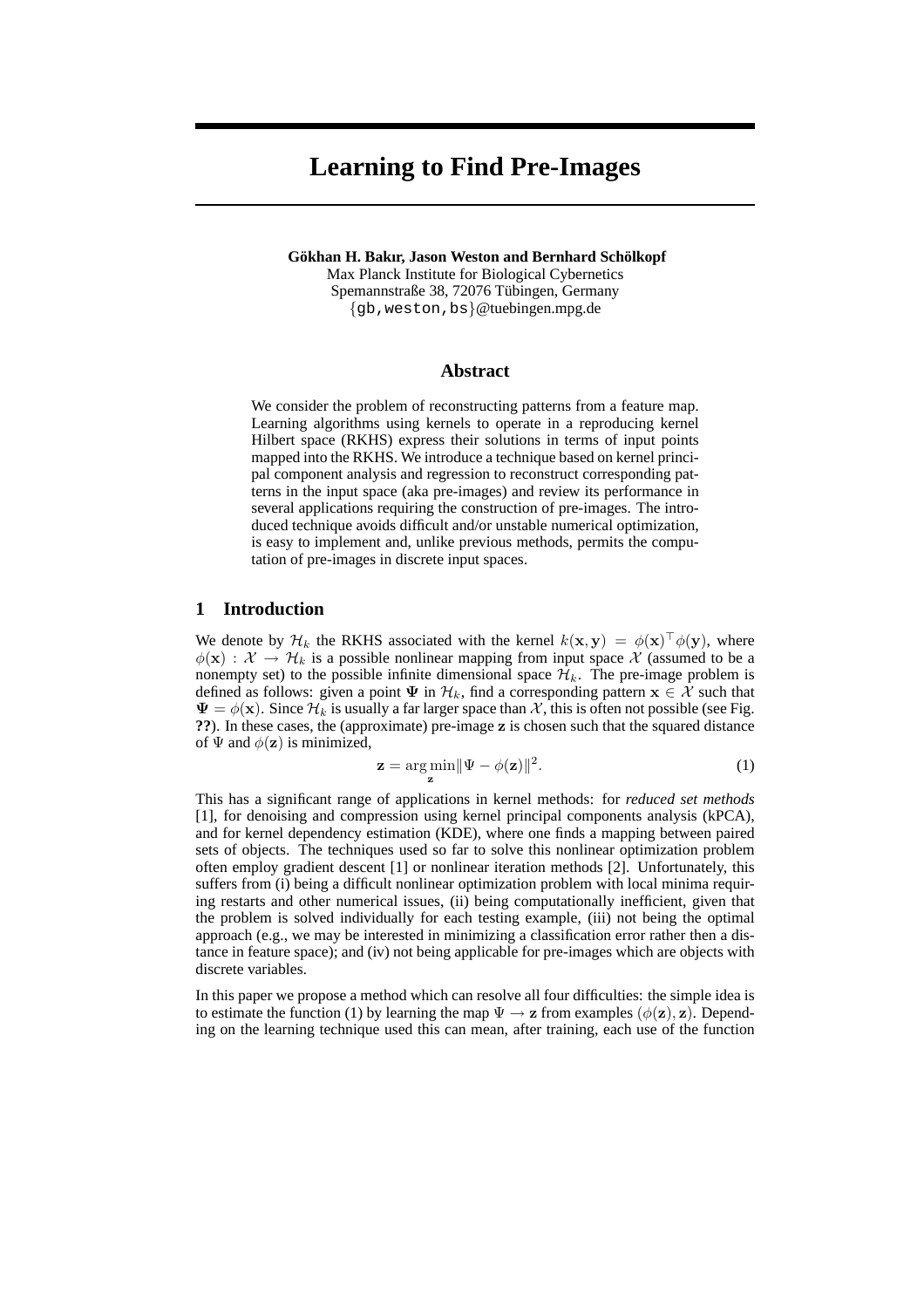(each pre-image found) can be computed very efficiently, and there are no longer issues with complex optimization code. Note that this problem is unusual in that it is possible to produce an infinite amount of training data ( and thus expect to get good performance) by generating points in  $\mathcal{H}_k$  and labeling them using (1). However, often we have knowledge about the distribution over the pre-images, e.g., when denoising digits with kPCA, one expects as a pre-image something that looks like a digit, and an estimate of this distribution is actually given by the original data. Taking this distribution into account, it is conceivable that a learning method could outperform the naive method, that of equation (1), by producing pre-images that are subjectively preferable to the minimizers of (1). Finally, learning to find pre-images can also be applied to objects with discrete variables, such as for string outputs as in part-of-speech tagging or protein secondary structure prediction.

The remainder of the paper is organized as follows: in Section 2 we review kernel methods requiring the use of pre-images: kPCA and KDE. Then, in Section 3 we describe our approach for learning pre-images. In Section 4 we verify our method experimentally in the above applications, and in Section 5 we conclude with a discussion.

### **2 Methods Requiring Pre-Images**

#### **2.1 Kernel PCA Denoising and Compression**

Given data points  $\{x_i\}_{i=1}^m \in \mathcal{X}$ , kPCA constructs an orthogonal set of feature extractors in the RKHS. The constructed orthogonal system  $P = \{v_1, \ldots, v_r\}$  lies in the span of the data points, i.e.,  $P = \left(\sum_{i=1}^m \alpha_i^{\text{T}} \phi(\mathbf{x}_i), \dots, \sum_{i=1}^m \alpha_i^{\text{T}} \phi(\mathbf{x}_i)\right)$ . It is obtained by solving the eigenvalue problem  $m\lambda \alpha^i = \mathbf{K} \alpha^i$  for  $1 \leq i \leq r$  where  $K_{ij} = k(\mathbf{x}_i, \mathbf{x}_j)$ is the kernel matrix and  $r \leq m$  is the number of nonzero eigenvalues.<sup>1</sup> Once built, the orthogonal system  $P$  can be used for nonlinear feature extraction. Let  $x$  denote a test point, then the nonlinear principal components can be extracted via  $P\phi(\mathbf{x}) =$  $\left(\sum_{i=1}^m \alpha_i^1 k(\mathbf{x}_i, \mathbf{x}), \ldots, \sum_{i=1}^m \alpha_i^r k(\mathbf{x}_i, \mathbf{x})\right)$  where  $k(\mathbf{x}_i, \mathbf{x})$  is substituted for  $\phi(\mathbf{x}_i)^\top \phi(\mathbf{x})$ . See  $(3, 4]$  chapter 14) for details.

Beside serving as a feature extractor, kPCA has been proposed as a denoising and compression procedure, both of which require the calculation of input patterns x from feature space points  $P\phi(\mathbf{x})$ .

**Denoising.** Denoising is a technique used to reconstruct patterns corrupted by noise. Given data points  $\{x_i\}_{i=1}^m$  and the orthogonal system  $P = (\mathbf{v}_1, \dots, \mathbf{v}_a, \dots, \mathbf{v}_r)$  obtained by kPCA. Assume that the orthogonal system is sorted by decreasing variance, we write  $\phi(\mathbf{x}) = P\phi(\mathbf{x}) = P_a\phi(\mathbf{x}) + P_a^{\perp}\phi(\mathbf{x})$ , where  $P_a$  denotes the projection on the span of  $(v_1, \ldots, v_a)$ . The hope is that  $P_a \phi(\mathbf{x})$  retains the main structure of x, while  $P_a^{\perp} \phi(\mathbf{x})$  contains noise. If this is the case, then we should be able to construct a denoised input pattern as the pre-image of  $P_a\phi(\mathbf{x})$ . This *denoised* pattern z can be obtained as solution to the problem

$$
\mathbf{z} = \arg\min_{\mathbf{z}} \|P_a\phi(\mathbf{x}) - \phi(\mathbf{z})\|^2.
$$
 (2)

For an application of kPCA denoising see [2].

**Compression.** Consider a sender receiver-scenario, where the sender S wants to transmit information to the receiver R. If S and R have the same projection matrix  $P$  serving as a vocabulary, then S could use  $P_a$  to encode x and send  $P_a\phi(\mathbf{x}) \in \mathbb{R}^a$  instead of  $\mathbf{x} \in \mathbb{R}^n$ . This corresponds to a lossy compression, and is useful if  $a \ll n$ . R would obtain the

<sup>&</sup>lt;sup>1</sup>We assume that the  $\phi(\mathbf{x}_i)$  are centered in feature space. This can be achieved by centering the kernel matrix  $\mathbf{K}^c = (I - \frac{1}{m}\mathbf{1}\mathbf{1}^\top)K(I - \frac{1}{m}\mathbf{1}\mathbf{1}^\top)$ , where  $\mathbf{1} \in \mathbb{R}^m$  is the vector with every entry equal 1. Test patterns must be centered with the same center obtained from the training stage.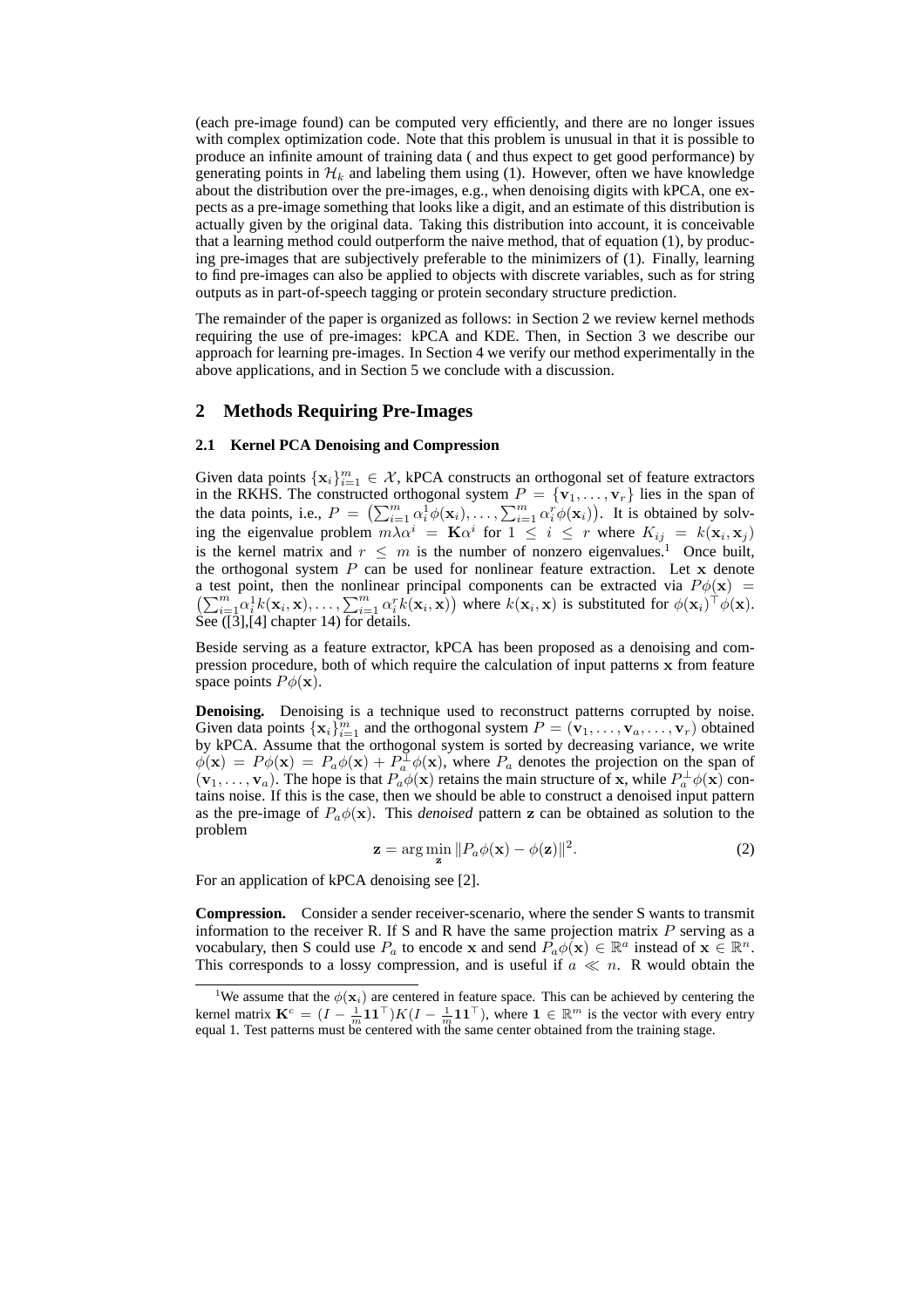corresponding pattern x by minimizing (2) again. Therefore kPCA would serve as encoder and the pre-image technique as decoder.

#### **2.2 Kernel Dependency Estimation**

Kernel Dependency Estimation (KDE) is a novel algorithm [5] which is able to learn general mappings between an input set  $\mathcal X$  and output set  $\mathcal Y$ , give definitions of kernels k and l (with feature maps  $\Phi_k$  and  $\Phi_l$ ) which serve as similarity measures on X and Y, respectively. To learn the mapping from data  $\{x_i, y_i\}_{i=1}^m \in \mathcal{X} \times \mathcal{Y}$ , KDE performs two steps.

**1) Decomposition of outputs.** First a kPCA is performed in  $\mathcal{H}_l$  associated with kernel l. This results in r principal axes  $\mathbf{v}_1, \dots, \mathbf{v}_r$  in  $\mathcal{H}_l$ . Obtaining the principal axes, one is able to obtain principal components  $(\phi_l(\mathbf{y})^\top \mathbf{v}_1, \dots, \phi_l(\mathbf{y})^\top \mathbf{v}_r)$  of any object y.

**2) Learning the map.** Next, we learn the map from  $\phi_k(\mathbf{x})$  to  $(\phi_l(\mathbf{y})^\top \mathbf{v}_1, \dots, \phi_l(\mathbf{y})^\top \mathbf{v}_r)$ . To this end, for each principal axis  $v_j$  we solve the problem

$$
\arg\min_{\beta^j} \sum_{i=1}^m (\phi_l(y_i)^\top \mathbf{v}_j - g(\mathbf{x}_i, \beta^j))^2 + \gamma \|\beta^j\|^2,
$$
\n(3)

where  $\gamma ||\beta^{j}||^{2}$  acts as a regularization term (with  $\gamma \geq 0$ ),  $g(\mathbf{x}_{i}, \beta^{j}) = \sum_{s=1}^{m} \beta_{s}^{j} k(\mathbf{x}_{s}, \mathbf{x}_{i})$ , and  $\beta \in \mathbb{R}^{m \times r}$ . Let  $\mathbf{P} \in \mathbb{R}^{m \times r}$  with  $P_{ij} = \phi_i(\mathbf{y}_i)^\top \mathbf{v}_j$ ,  $j = 1 \dots r$  and  $\mathbf{K} \in \mathbb{R}^{m \times m}$  the kernel matrix with entries  $K_{st} = k(\mathbf{x}_s, \mathbf{x}_t)$ , with  $s, t = 1...m$ . Problem (3) can then be minimized, for example via kernel ridge regression, yielding

$$
\beta = (\mathbf{K}^\top \mathbf{K} + \gamma \mathbf{I})^{-1} \mathbf{K} \mathbf{P}.
$$
\n(4)

**3) Testing Phase.** Using the learned map from input patterns to principal components, predicting an output  $y'$  for a new pattern  $x'$  requires solving the pre-image problem

$$
\mathbf{y}' = \arg\min_{\mathbf{y}} \lVert (\phi_l(\mathbf{y})^\top \mathbf{v}_1, \dots, \phi_l(\mathbf{y})^\top \mathbf{v}_r) - (k(\mathbf{x}_1, \mathbf{x}'), \dots, k(\mathbf{x}_m, \mathbf{x}'))\beta \rVert^2. (5)
$$

Thus y' is the approximate pre-image of the estimated point  $\phi(\mathbf{y}')$  in  $\mathcal{H}_l$ .

## **3 Learning Pre-Images**

We shall now argue that by mainly being concerned with (1), the methods that have been used for this task in the past disregard an important piece of information. Let us summarize the state of the art (for details, see [4]).

**Exact pre-images**. One can show that if an exact pre-image exists, and if the kernel can be written as  $k(\mathbf{x}, \mathbf{x}') = f_k((\mathbf{x}^\top \mathbf{x}'))$  with an invertible function  $f_k$  (e.g.,  $k(\mathbf{x}, \mathbf{x}') = (\mathbf{x}^\top \mathbf{x}')^d$  with odd d), then one can compute the pre-image analytically as  $\mathbf{z} = \sum_{i=1}^N f_k^{-1} \left( \sum_{j=1}^m \alpha_j k(\mathbf{x}_j, \mathbf{e}_i) \right) \mathbf{e}_i$ , where  $\{\mathbf{e}_1, \dots, \mathbf{e}_N\}$  is any orthonormal basis of input space. However, if one tries to apply this method in practice, it usually works less well than the approximate pre-image methods described below. This is due to the fact that it usually is not the case that exact pre-images exist.

**General approximation methods.** These methods are based on the minimization of (1). Whilst there are certain cases where the minimizer of  $(1)$  can be found by solving an eigenvalue problem (for  $k(x, x') = (x^\top x')^2$ ), people in general resort to methods of nonlinear optimization. For instance, if the kernel is differentiable, one can multiply out (1) to express it in terms of the kernel, and then perform gradient descent [1]. The drawback of these methods is that the optimization procedure is expensive and will in general only find a local optimum. Alternatively one can select the k best input points from some training set and use them in combination to minimize the distance (1), see [6] for details.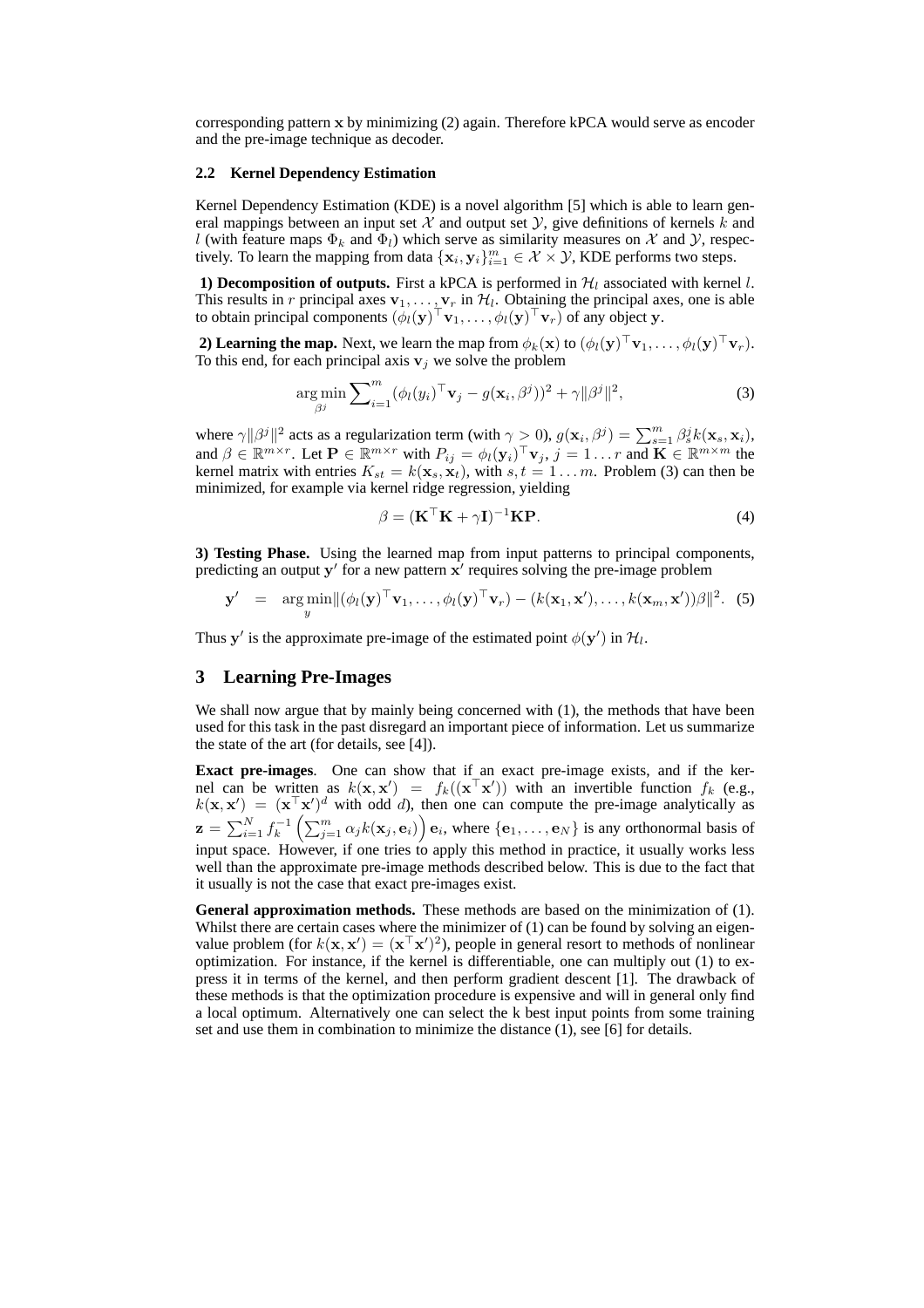**Iteration schemes for particular kernels.** For particular types of kernels, such as radial basis functions, one can devise fixed point iteration schemes which allow faster minimization of (1). Again, there is no guarantee that this leads to a global optimum.

One aspect shared by all these methods is that they do not explicitly make use of the fact that we have *labeled examples* of the unknown pre-image map: specifically, if we consider any point in  $x \in \mathcal{X}$ , we know that the pre-image of  $\Phi(x)$  is simply  $x^2$  Below, we describe a method which makes heavy use of this information. Specifically, we use kernel regression to estimate the pre-image map from data. As a data set, we consider the training data  ${x_i}_{i=1}^m$  that we are given in our original learning problem (kPCA, KDE, etc.).

#### **3.1 Estimation of the Pre-Image Map**

We seek to estimate a function  $\Gamma : \mathcal{H}_k \to \mathcal{X}$  with the property that, at least approximately,  $\Gamma(\Phi(\mathbf{x}_i)) = \mathbf{x}_i$  for  $i = 1, ..., m$ . If we were to use regression using the kernel k corresponding to  $\mathcal{H}_k$ , then we would simply look for weight vectors  $\mathbf{w}_i \in \mathcal{H}_k$ ,  $j = 1, \ldots, \dim \mathcal{X}$  such that  $\Gamma_j(\Psi) = \mathbf{w}_j^{\top} \Psi$ , and use the kernel trick to evaluate  $\Gamma$ . However, in general we may want to use a kernel  $\kappa$  which is different from k, and thus we cannot perform our computations implicitly by the use of a kernel. This looks like a problem, but there is a way to handle it. It is based on the well-known observation that although the data in  $\mathcal{H}_k$  may live in an infinite-dimensional space, any finite data set spans a subspace of finite dimension. A convenient way of working in that subspace is to choose a basis and to work in coordinates, e.g., using a kPCA basis. Let  $P_n \Psi = \sum_{i=1}^n (\Psi^\top \mathbf{v}_i) \mathbf{v}_i$  denote the projection that maps a point into its coordinates in the PCA basis  $v_1, \ldots, v_n$ , i.e., into the subspace where the training set has nonzero variance. We then learn the pre-image map  $\Gamma_j : \mathbb{R}^n \to \mathcal{X}$  by solving the learning problem

$$
\Gamma_j = \underset{\Gamma_j}{\arg \min} \sum_{i=1}^m l(\mathbf{x}_i, \Gamma(P_n \phi(\mathbf{x}_i))) + \lambda \Omega(\Gamma). \tag{6}
$$

Here,  $\Omega$  is a regularizer, and  $\lambda \geq 0$ . If X is the vector space  $\mathbb{R}^N$ , we can consider the problem (6) as a standard regression problem for the m training points  $x_i$  and use kernel ridge regression with a kernel  $\kappa$ . This yields a pre-image mapping  $\Gamma_j(P_n\phi(\mathbf{x})) =$  $\sum_{r=1}^{m} \beta_r^j \kappa(P_n \phi(\mathbf{x}), P_n \phi(\mathbf{x}_r)), j = 1, \dots, N$ , which can be solved like (3).

Note that the general learning setup of (6) allows to use of any suitable loss function, incorporating invariances and a-priori knowledge. For example, if the pre-images are (natural) images, a psychophysically motivated loss function could be used, which would allow the algorithm to ignore differences that cannot be perceived.

#### **3.2 Pre-Images for Complex Objects**

In methods such as KDE one is interested in finding pre-images for general sets of objects, e.g. one may wish to find a string which is the pre-image of a representation using a string kernel [7, 8]. Using gradient descent techniques this is not possible as the objects have discrete variables (elements of the string). However, using function estimation techniques, as long as it is possible to learn to find pre-images even for such objects, the problem can be approached by decomposition into several learning subtasks. This should be possible whenever there is structure in the object one is trying to predict. In the case of strings one can predict each character of the string independently given the estimate  $\phi_l(\mathbf{y}')$ . This is made particularly tractable in fixed-length string prediction problems such as for part-ofspeech tagging or protein secondary structure prediction because the length is known (it is the same length as the input). Otherwise the task is more difficult but still one could also

 $2$ It may not be the only pre-image, but this does not matter as long as it minimizes the value of (1).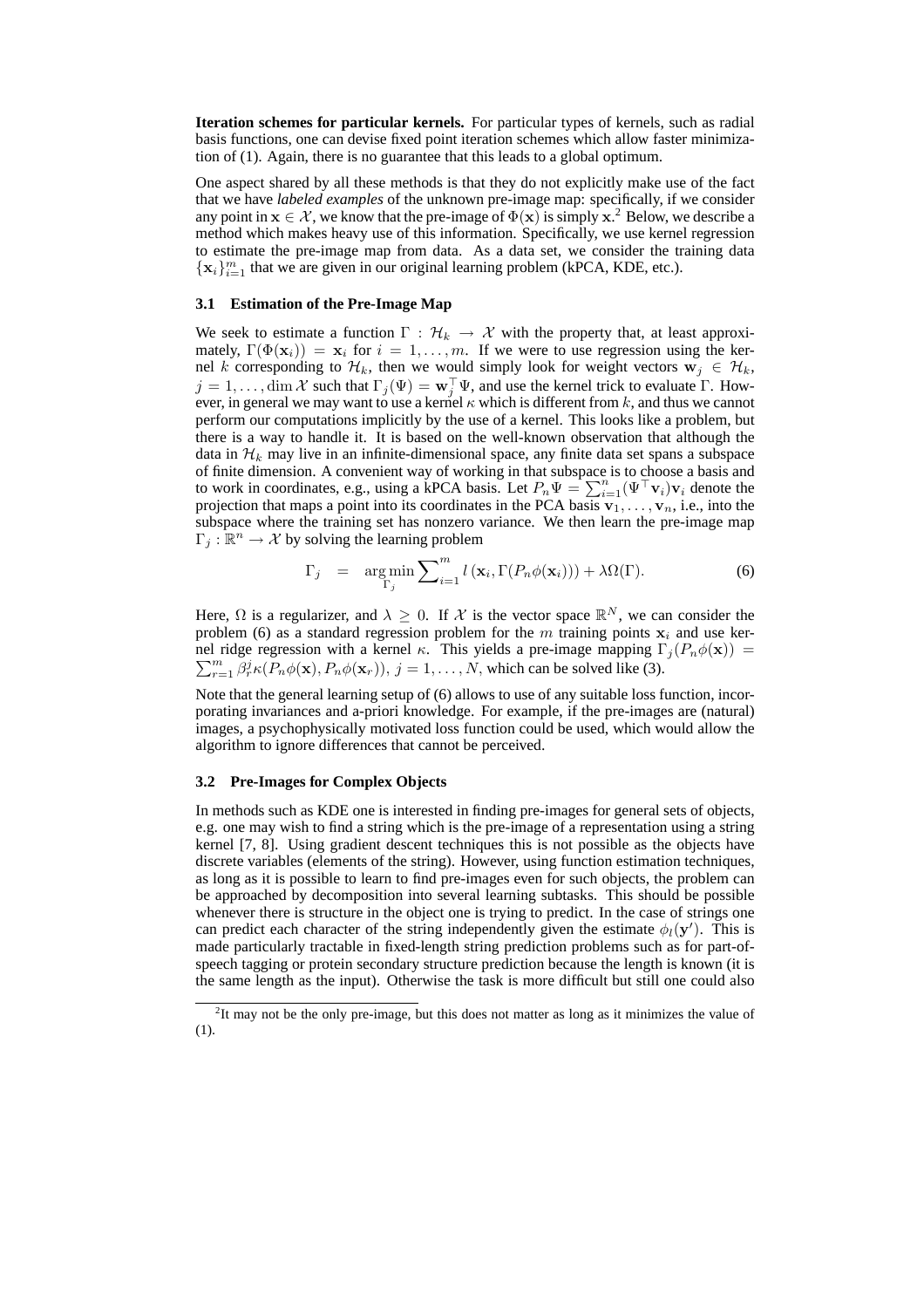predict the length of the output string before predicting each element of it. As an example, we now describe in depth a method for finding pre-images for known-length strings.

The task is to predict a string y given a string x and a set of paired examples  $(x_i, y_i) \in$  $\bigcup_{p=1}^{\infty} (\Sigma_x)^p \times \bigcup_{p=1}^{\infty} (\Sigma_y)^p$ . Note that  $|\mathbf{x}_i| = |\mathbf{y}_i|$  for all i, i.e., the length of any paired input and output strings are the same. This is the setting of part-of-speech tagging, where  $\Sigma_x$  are words and  $\Sigma_y$  are parts of speech, and also secondary structure prediction, where  $\Sigma_x$  are amino acids of a protein sequence and  $\Sigma_y$  are classes of structure that the sequence folds into, e.g. helix, sheet or coil.

It is possible to use KDE (Section 2.2) to solve this task directly. One has to define an appropriate similarity function for both sets of objects using a kernel function, giving two implicit maps  $\phi_k(\mathbf{x})$  and  $\phi_l(\mathbf{y})$  using string kernels. KDE then learns a map between the two feature spaces, and for a new test string x one must find the pre-image of the estimate  $\phi_l(\mathbf{y}')$  as in equation (5). One can find this pre-image by predicting each character of the string independently given the estimate  $\phi_l(\mathbf{y}^{\tau})$  as it has known length given the input x.

One can thus learn a function  $b_p = f(\phi_l(y'), \alpha_p)$  where  $b_p$  is the  $p^{th}$  element of the output and  $\alpha_p = (a_{(p-n/2)}a_{(p-n/2+1)} \dots a_{(p+n/2)})$  is a window of length  $n+1$  with center at position  $p$  in the input string. One computes the entire output string with  $\beta = (f(\phi_l(y'), \alpha_1) \dots f(\phi_l(y'), \alpha_{|\mathbf{x}|}))$ ; window elements outside of the string can be encoded with a special terminal character. The function  $f$  can be trained with any multi-class classification algorithm to predict one of the elements of the alphabet, the approach can thus be seen as a generalization of the traditional approach which is learning a function  $f$  given only a window on the input (the second parameter). Our approach first estimates the output using global information from the input and with respect to the loss function of interest on the outputs—it only decodes this global prediction in the final step. Note that problems such as secondary structure prediction often have loss functions dependent on the complete outputs, not individual elements of the output string [9].

## **4 Experiments**

In the following we demonstrate the pre-image learning technique on the applications we have introduced.



Figure 1: Denoising USPS digits: linear PCA fails on this task, learning to find pre-images for kPCA performs at least as well as finding pre-images by gradient descent.

**KPCA Denoising.** We performed a similar experiment to the one in [2] for demonstration purposes: we denoised USPS digits using linear and kPCA. We added Gaussian noise with variance 0.5 and selected 100 randomly chosen non-noisy digits for training and a further 100 noisy digits for testing, 10 from each class. As in [2] we chose a nonlinear map via a Gaussian kernel with  $\sigma = 8$ . We selected 80 principal components for kPCA. We found pre-images using the Matlab function fminsearch, and compared this to our pre-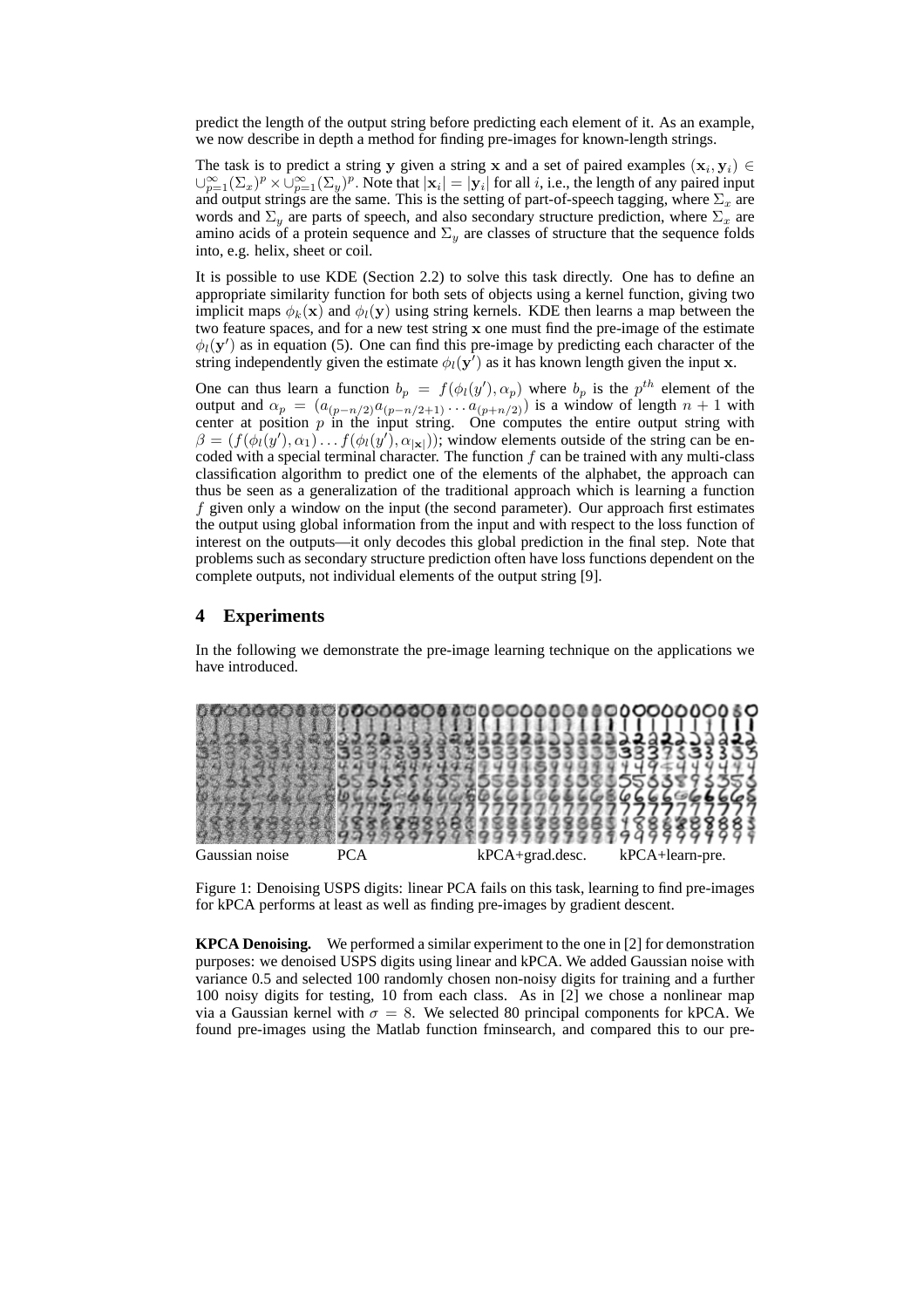image-learning method (RBF kernel  $K(x, x') = \exp(-||x - x'||^2/2\sigma^2)$  with  $\sigma = 1$ , and regularization parameter  $\lambda = 1$ . Figure 1 shows the results: our approach appears to perform better than the gradient descent approach. As in [2], linear PCA visually fails for this problem: we show its best results, using 32 components. Note the mean squared error performance of the algorithms is not precisely in accordance with the loss of interest to the user. This can be seen as PCA has an MSE (13.8 $\pm$ 0.4) versus gradient descent (31.6 $\pm$ 1.7) and learnt pre-images  $(29.2 \pm 1.8)$ . PCA has the lowest MSE but as can be seen in Figure 1 it doesn't give satisfactorys visual results in terms of denoising.

Note that some of the digits shown are actually denoised incorrectly as the wrong class. This is of course possible as choosing the correct digit is a problem which is harder than a standard digit classification problem because the images are noisy. Moreover, kPCA is not a classifier per se and could not be expected to classify digits as well as Support Vector Machines. In this experiment, we also took a rather small number of training examples, because otherwise the fminsearch code for the gradient descent was very slow, and this allowed us to compare our results more easily.

**KPCA Compression.** For the compression experiment we use a video sequence consisting of 1000 graylevel images, where every frame has a  $100 \times 100$  pixel resolution. The video sequence shows a famous science fiction figure turning his head 180 degrees. For training we used every 20th frame resulting in a video sequence of 50 frames with 3.6 degree orientation difference per image. The motivation is to store only these 50 frames and to reconstruct all frames in between.

We applied a kPCA to all 50 frames with a Gaussian kernel with kernel parameter  $\sigma_1$ . The 50 feature vectors  $\mathbf{v}_1, \ldots, \mathbf{v}_{50} \in \mathbb{R}^{50}$  are used then to learn the interpolation between the timeline of the 50 principal components  $v_{ij}$  where i is the time index, j the principal component number j and  $1 \leq i, j \leq 50$ . A kernel ridge regression with Gaussian kernel and kernel parameter  $\sigma_2$  and ridge  $r_1$  was used for this task. Finally the pre-image map Γ was learned from projections onto  $v_i$  to frames using kernel ridge regression with kernel parameter  $\sigma_3$  and ridge  $r_2$ . All parameters  $\sigma_1, \sigma_2, \sigma_3, r_1, r_2$  were selected in a loop such that new synthesized frames looked subjectively best. This led to the values  $\sigma_1 = 2.5, \sigma_2 = 1$  $1, \sigma_3 = 0.15$  and for the ridge parameters  $r_1 = 10^{-13}, r_2 = 10^{-7}$ . Figure 2 shows the original and reconstructed video sequence.

Note that the pre-image mechanism could possibly be adapted to take into account invariances and a-priori knowledge like geometries of standard heads to reduce blending effects, making it more powerful than gradient descent or plain linear interpolation of frames. For an application of classical pre-image methods to face modelling, see [10].

**String Prediction with Kernel Dependency Estimation.** In the following we expose a simple string mapping problem to show the potential of the approach outlined in Section 3.2. We construct an artificial problem with  $|\Sigma_x| = 3$  and  $|\Sigma_y| = 2$ . Output strings are generated by the following algorithm: start in a random state (1 or 2) corresponding to one of the output symbols. The next symbol is either the same or, with probability  $\frac{1}{5}$ , the state switches (this tends to make neighboring characters the same symbol). The length of the string is randomly chosen between 10 and 20 symbols. Each input string is generated with equal probability from one of two models, starting randomly in state a, b or c and using the following transition matrices, depending on the current output state:

| <b>Model 1</b> |   |  |   |   |          |   | <b>Model 2</b> |          |   |   |  |             |          |   |  |  |
|----------------|---|--|---|---|----------|---|----------------|----------|---|---|--|-------------|----------|---|--|--|
| Output 1       |   |  |   |   | Output 2 |   |                | Output 1 |   |   |  |             | Output 2 |   |  |  |
|                | a |  | C |   | a        |   | c              |          |   | a |  | $\mathbf c$ |          | a |  |  |
| a              |   |  |   | a |          |   |                |          | a |   |  |             | a        |   |  |  |
| b              |   |  |   |   |          | ↵ |                |          | b |   |  |             | b        |   |  |  |
| $\mathbf c$    |   |  |   | ⌒ |          |   |                |          | c |   |  |             | ⌒<br>◡   |   |  |  |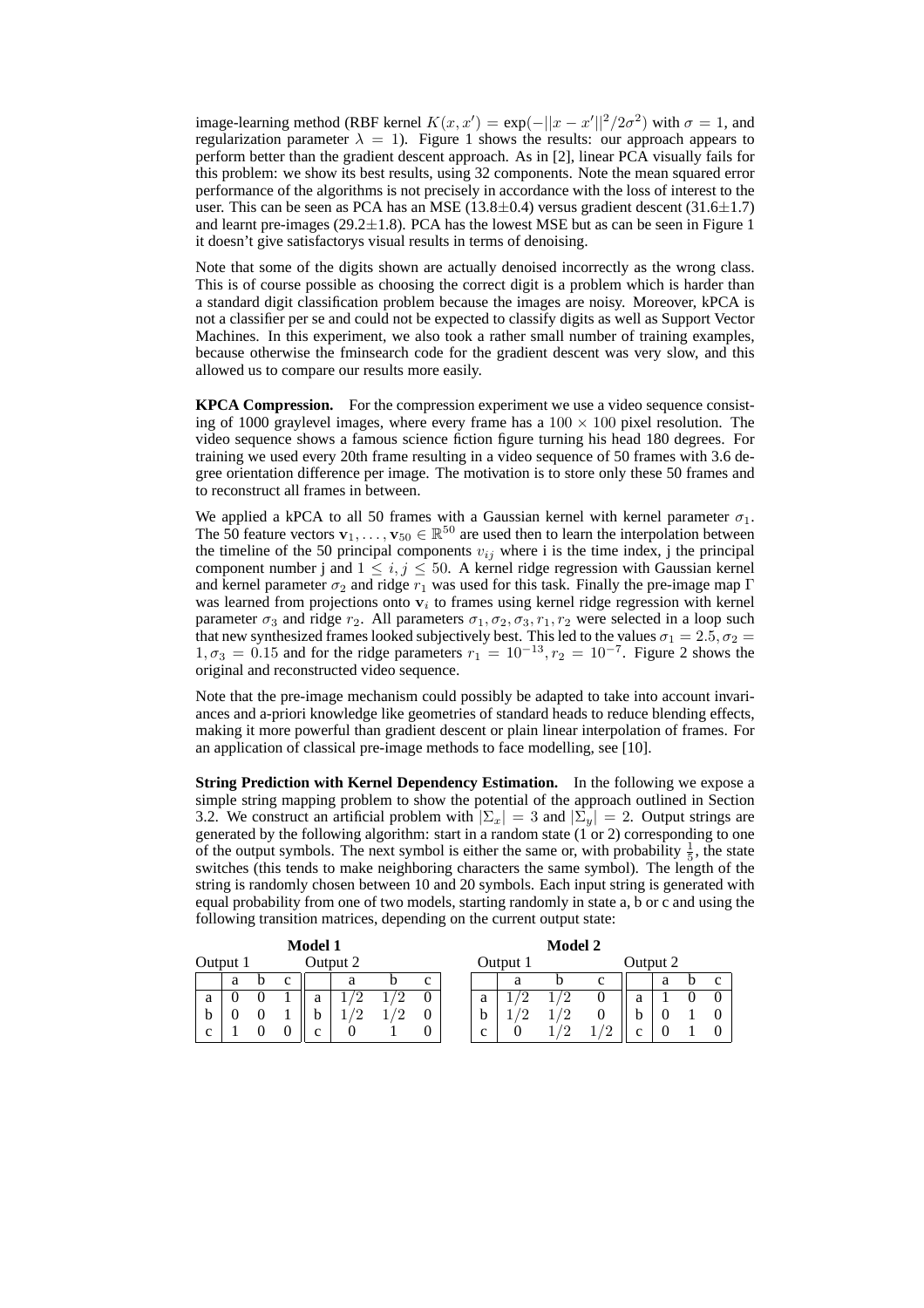

First and last frame are used in training set.

Subsequence of original video sequence. Subsequence of synthesized video sequence.

Figure 2: Kernel PCA compression used to learn intermediate images. The pre-images are in a  $100 \times 100$  dimensional space making gradient-descent based descent impracticable.

As the model of the string can be better predicted from the complete string, a global method could be better in principle than a window-based method. We use a string kernel called the spectrum kernel[11] to define strings for inputs. This method builds a representation which is a frequency count of all possible contiguous subsequences of length  $\bar{p}$ . This produces a mapping with features  $\phi_k(\mathbf{x}) = \langle \sum_{i=1}^{|\mathbf{x}|-p+1} [(\mathbf{x}_i, \dots, \mathbf{x}_{(i+p-1)}) = \alpha] : \alpha \in (\Sigma_x)^p \rangle$  where  $[x = y]$  is 1 if  $x = y$ , and 0 otherwise. To define a feature space for outputs we count the number of contiguous subsequences of length p on the *input* that, if starting in position q, have the same element of the alphabet at position  $q + (p - 1)/2$  in the *output*, for odd values of p. That is,  $\phi_l(\mathbf{x}, \mathbf{y}) = \left( \sum_{i=1}^{|\mathbf{x}|-p+1} [(\mathbf{x}_i, ..., \mathbf{x}_{i+p-1})] = \alpha \right) [y_{i+(p-1)/2} = b]$ :  $\alpha \in (\Sigma_x)^p$ ,  $b \in \Sigma_y$ ). We can then learn pre-images using a window also of size p as described in Section 3.2, e.g. using  $k$ -NN as the learner. Note that the output kernel is defined on both the inputs and outputs: such an approach is also used in [12] and called "joint kernels", and in their approach the calculation of pre-images is also required, so they only consider specific kernels for computational reasons. In fact, our approach could also be a benefit if used in their algorithm.

We normalized the input and output kernel matrices such that a matrix  $S$  is normalized with  $S \leftarrow D^{-1}SD^{-1}$  where D is a diagonal matrix such that  $D_i i = \sum_i S_{ii}$ . We also used a nonlinear map for KDE, via an RBF kernel, i.e.  $K(x, x') = \exp(-d(x, x'))$  where the distance d is induced by the input string kernel defined above, and we set  $\lambda = 1$ .

We give the results on this toy problem using the classification error (fraction of symbols misclassified) in the table below, with 50 strings using 10-fold cross validation, we compare to k-nearest neighbor using a window size of 3, in our method we used  $p = 3$  to generate string kernels, and  $k$ -NN to learn the pre-image, therefore we quote different  $k$  for both methods. Results for larger window sizes only made the results worse.

|         | $1-NN$ | $3-NN$                                 | 5-NN | $7-NN$                                                                     | $9-NN$ |
|---------|--------|----------------------------------------|------|----------------------------------------------------------------------------|--------|
| KDE.    |        | $0.182+0.03$ $0.169+0.03$ $0.162+0.03$ |      | $0.164 + 0.03$ $0.163 + 0.03$                                              |        |
| $k$ -NN |        |                                        |      | $0.251 + 0.03$ $0.243 + 0.03$ $0.249 + 0.03$ $0.250 + 0.03$ $0.248 + 0.03$ |        |

# **5 Conclusion**

We introduced a method to learn the pre-image of a vector in an RKHS. Compared to classical approaches, the new method has the advantage that it is not numerically unstable, it is much faster to evaluate, and better suited for high-dimensional input spaces. It is demon